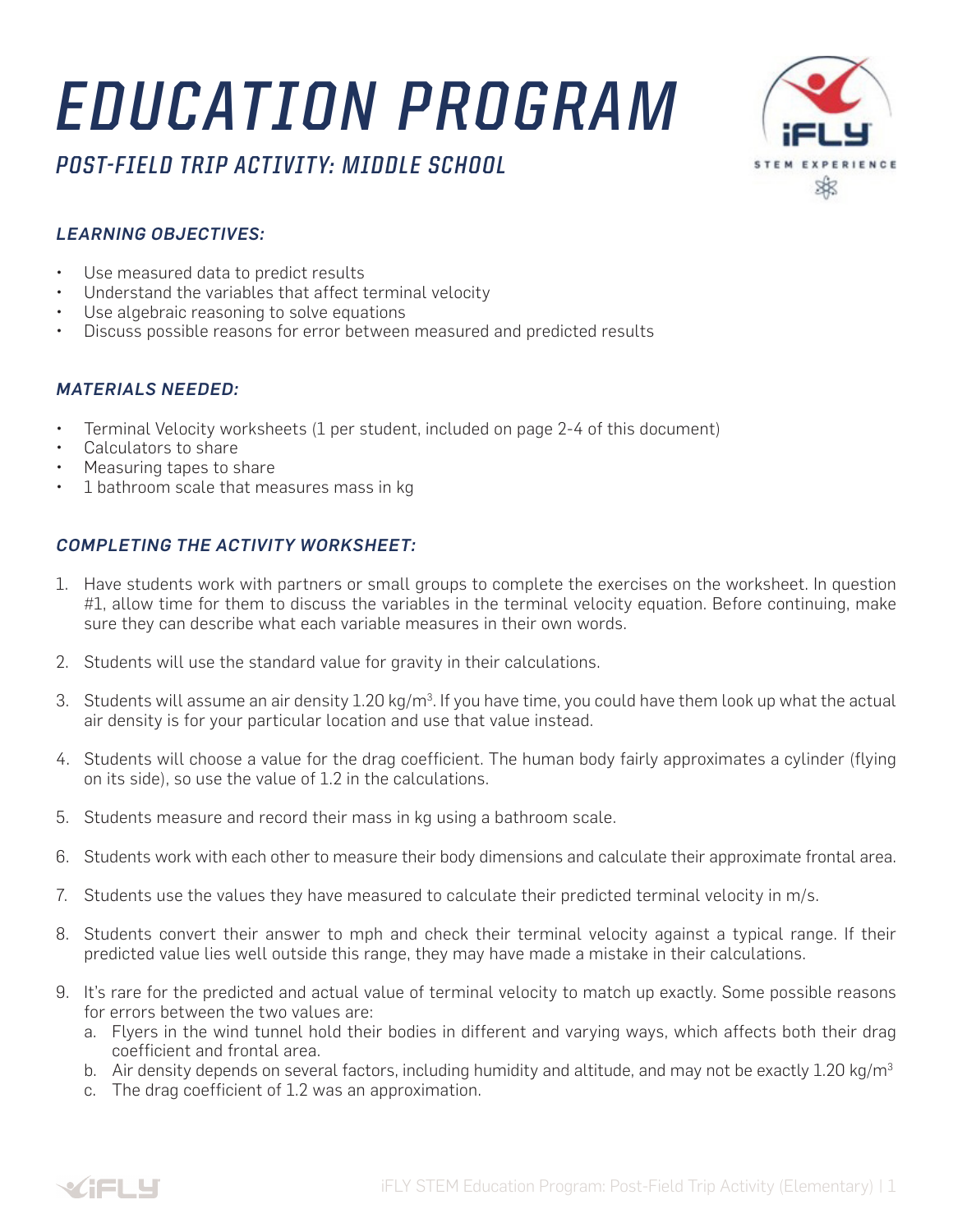## **Post-Field Trip Terminal Velocity Worksheet**



| Name: |  |
|-------|--|
| Date: |  |

During your field trip to iFLY, you recorded the terminal velocities of some different objects in the wind tunnel. In this activity, you will make calculations to predict what your *own* terminal velocity should be in the tunnel.

1. Understand the variables affecting terminal velocity.

The equation for terminal velocity is:

$$
v = \sqrt{\frac{2mg}{\rho C_d A_f}}
$$

- $v =$  terminal velocity
- $C_d$  = drag coefficient
- $\rho^{\dagger}$  = air density
- $A<sub>f</sub>$  = frontal area
- $\vec{m}$  = flyer's mass
- $g =$  gravitational acceleration

With a partner or in a group, discuss these terms. Which ones are familiar and which ones are new? In your own words, explain what each variable measures. In the next exercises, you'll determine what values to use for each variable.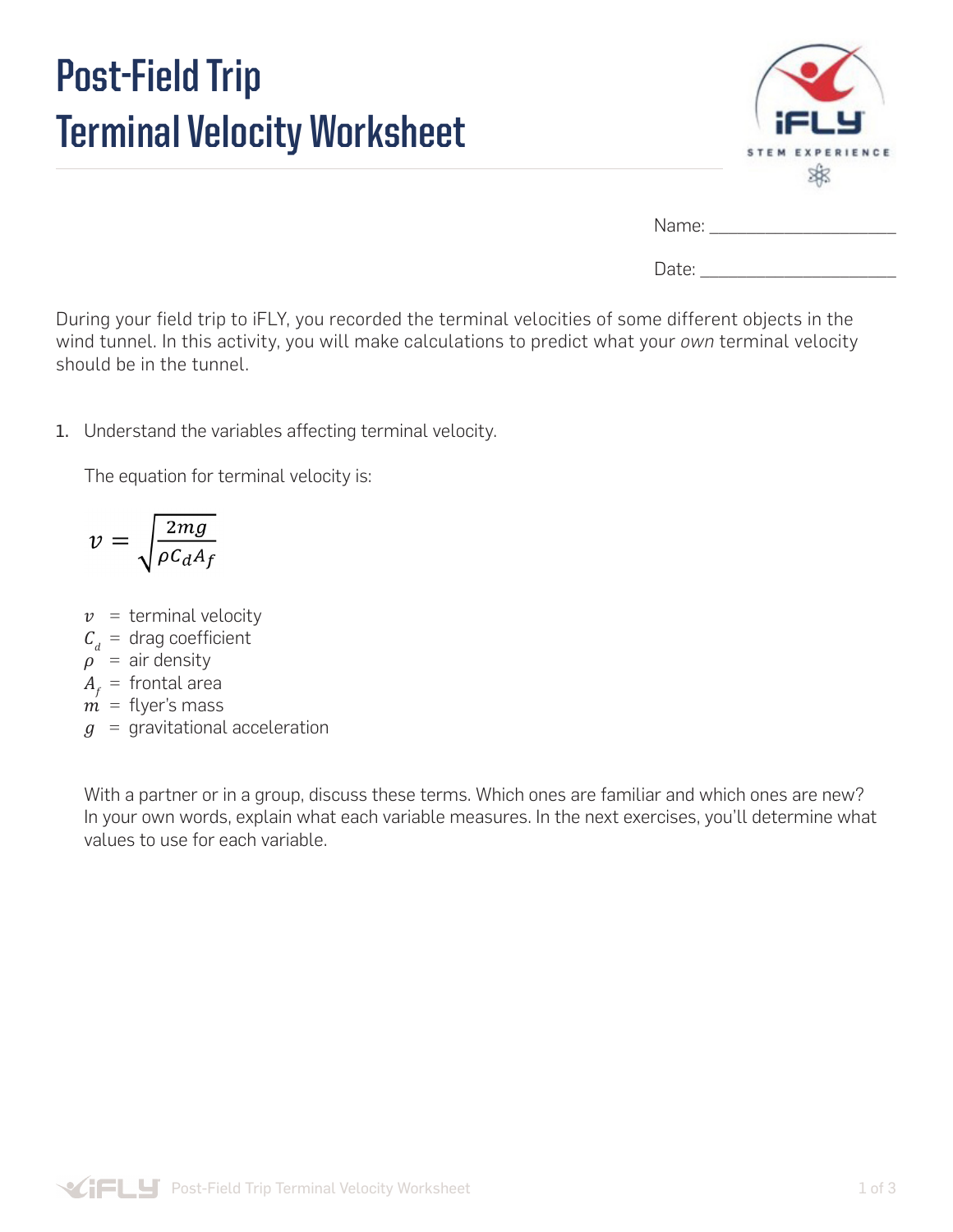

#### 2. GRAVITY

Gravitational acceleration measures the strength of the Earth's gravity on your body. In step #7 of this activity, we'll use the standard value of:

 $q = 9.81$  m/s<sup>2</sup>

#### 3. AIR DENSITY

This is a measure of the mass of air per unit volume. In step #7, use the default value of:

 $\rho = 1.20$  kg/m<sup>3</sup>

#### 4. DRAG COEFFICIENT

The drag coefficient expresses the drag or resistance of an object moving through a fluid.

Look at this chart of drag coefficients for common objects:

| <b>Object Shape</b> |      |  |  |
|---------------------|------|--|--|
| sphere              | ר! ו |  |  |
| cylinder            |      |  |  |
| flat plate          |      |  |  |

Based on this chart, choose the drag coefficient best suited for the human body:

 $C_d = \_$ 

#### 5. MASS

Mass is the amount of matter in an object. Use a scale to measure your mass,  $m$  in kg:

 $m =$  kg